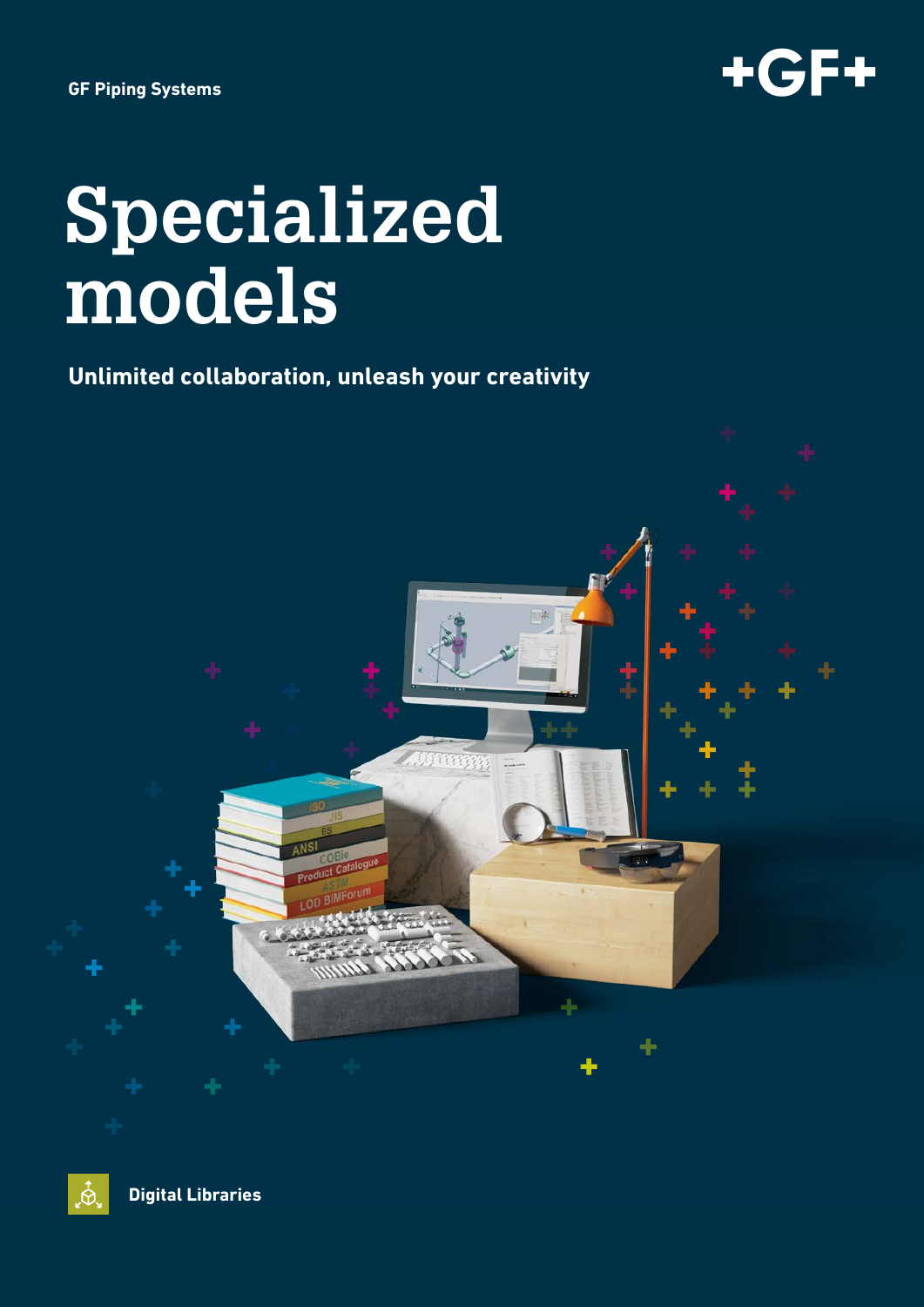### GF Piping Systems

# **Unlimited collaboration, unleash your creativity**

Digital design tools are essential to carrying out engineering and construction, however, access to a full portfolio of all necessary tools makes it possible to take that skill to another level. GF Piping Systems offers everything you need when it comes to digital libraries – from Building Information Modeling (BIM), to Plant Design and CAD (computer-aided drafting), allowing for full confidence and creativity.

#### Covering all your needs

The libraries cover three key areas. BIM - offering a process to design, coordinate, create and maintain a project with the use of an intelligent 3D model. This tool makes it possible for everyone in a project to understand a building through the use of a digital model. Plant design software provides the equipment for creating an entire plant design, but also allows the modelling of equipment, structures and communications with accuracy and confidence. The CAD library delivers the basis for the above, comprising over 25'000 drawings and technical data on pipes, fittings, measurement and control technology, as well as manual and actuated valves.

#### Lowering costs, increasing efficiency

Our digital product offerings will make your project smart. Updated digital product libraries help in the correct planning of your piping systems. Designs are accurate, as plant design engineers can download all necessary piping component CAD data and use it directly within their designs. Facility downtime is reduced because owners and operators can access the accurate specifications of the components and use these to plan and execute maintenance activities efficiently. Supply chain management is optimized thanks to the availability of components' specifications at the click of a button. Finally, you get the whole system in one package: our libraries include the real-life construction length, 3D clearance zone, product number as well as embedded descriptions, and are applicable to imperial and metric systems.

GF Piping Systems is continuously developing digital libraries with all of our product design drawings. Our files are fully compatible with Autodesk Revit, Aveva, Intergraph, Autodesk AutoCAD Plant 3D and AUTOCAD with 3Skeng to provide proper engineering design tools used by planners, architects, owners and operators for BIM and Plant Design.

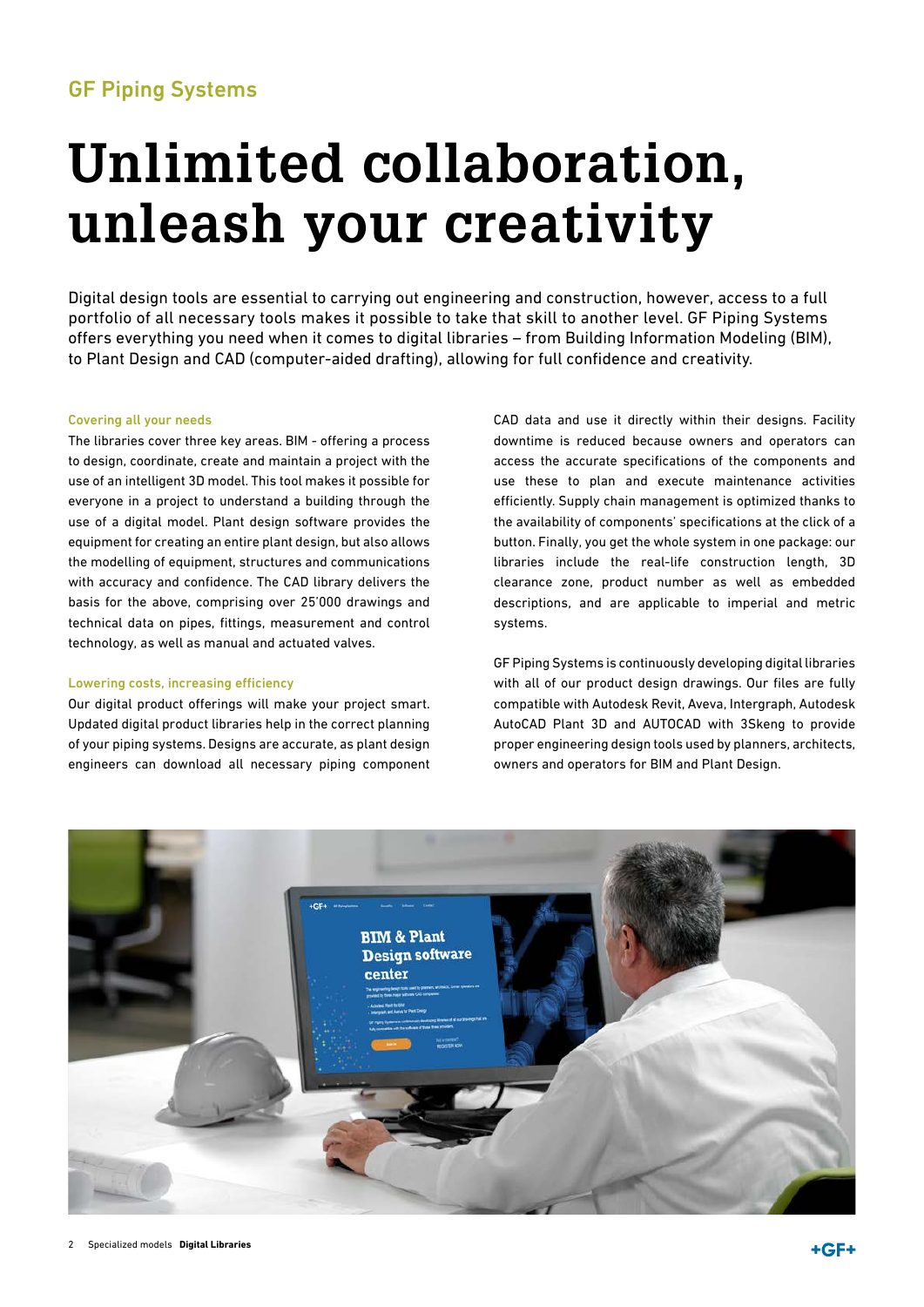

### **Specialized Solutions**



#### **With Specialized Solutions, the global leader GF Piping Systems provides project support every step of the way to achieve construction excellence.**

With Digital Libraries, GF Piping Systems provides customers with the basis for planning and designing projects, using the latest technology. Digital Libraries is a particularly useful service during specification, planning and design.

GF Piping Systems supports the conception and design process of a project from the outset to ensure that a sustainable and efficient solution is achieved. Whether in the selection of the right plastic solution from our extensive portfolio, the management of complex sub-projects, or quality control based on recognized international standards - you can benefit from Specialized Solutions for all application areas and references from a wide range of industries across the entire product range.

### **Benefits for your business**

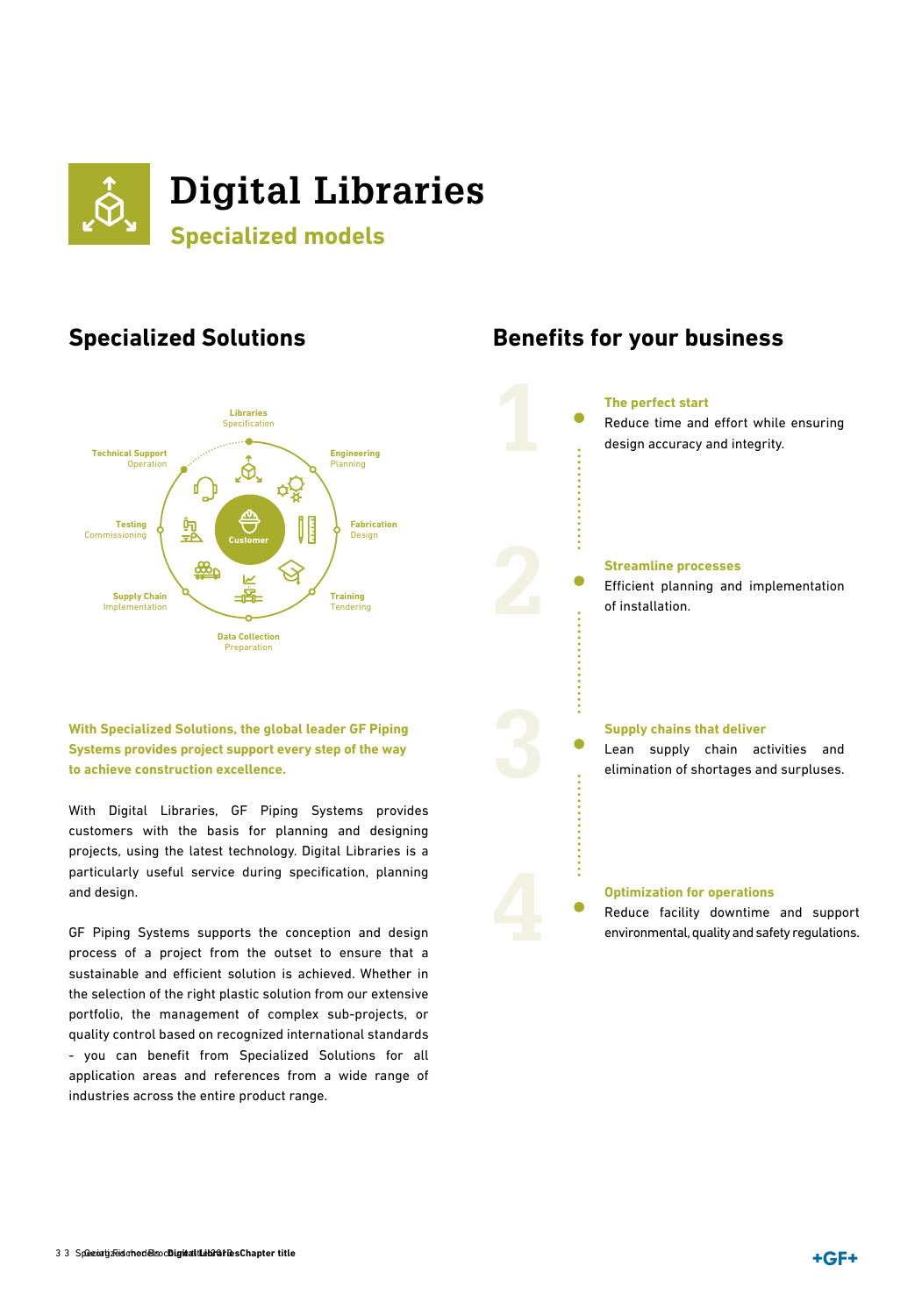### **BIM Library**

Building Information Modeling (BIM) is suitable for planning, construction and asset management in construction. Easy to learn how to use, the tool offers user-friendly functionalities for the design process, while providing unique solutions for complex products. Models are data-rich, covering all necessary information required for planning, with defined clearance zones for dynamic parts keeping things under control. Furthermore, users benefit from pre-configured schedules (BoM), tagging and a "Question and Answer" function.





#### **Digital Plant Design**

Digital Plant Design is a true time-saver. Reducing hours and effort spent on a project, the tool not only supports on-time delivery, but also allows specialists to expend more energy in other areas. Efficiently plan and execute the purchase and installation of the correct parts, eliminating any costly and time-consuming subsequent amendments. This tool provides reliable data and a smooth design engineering process. Making a full digital handover to an end customer leaves a lasting impression and offers a competitive advantage.

#### **CAD Library**

The CAD library provides a number of tools and options for optimum user experience. The library includes the new direct insert technology Click2CAD Toolbox without Java. CAD offers format options for CAD export and direct insertion, the possibility to select the level of detail as well as automatic drawing generation. Item numbers or definitions are easily found via the search function. The software can be registered to download the offline version, with regularly updated data packages.

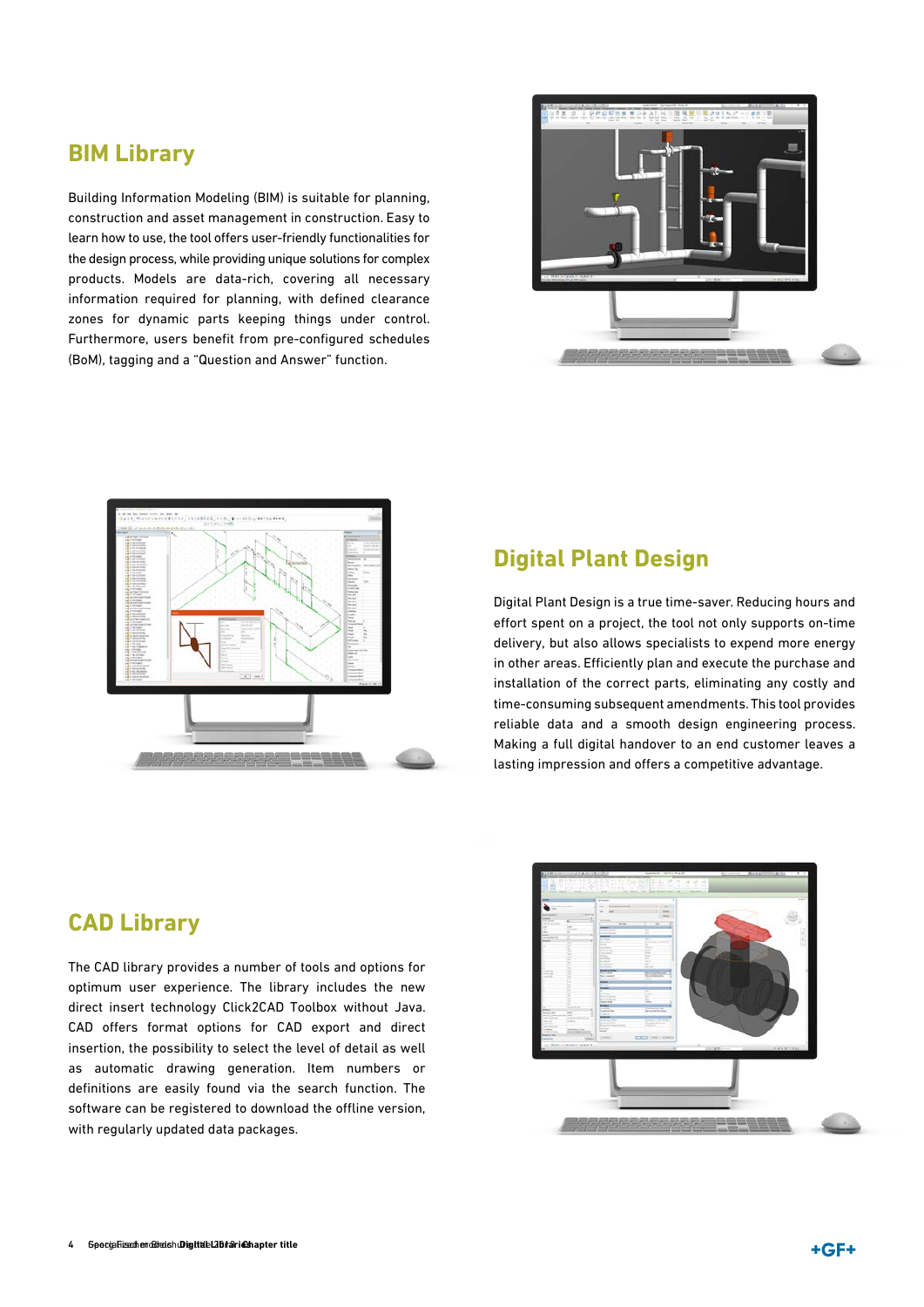# >40k

products from our portfolio available

# Top 5

 formats, most our our product families are available in Autodesk Revit, Aveva, Intergraph, Autodesk AutoCAD Plant 3D and AUTOCAD.

# 2 units

 Metric and imperial, differentiated families available for each unit system

### **Next steps**

This brochure has provided important information about the Specialized Solutions we offer. But nothing replaces a personal conversation with an expert from GF Piping Systems. It is all about your needs and how we can support you with your specific projects. If you have not already done so, make an appointment today.

On the GF Piping Systems website you will find specialized contact persons in your area. There you will also find further information on the individual solutions, including technical data sheets and operating instructions as well as relevant certificates and approvals.

Get your appointment with an expert from GF Piping Systems to tailor a solution to your needs.

More information at: gfps.com/digital-libraries

Get in touch with us: services@georgfischer.com

 $+$ GF $\pm$